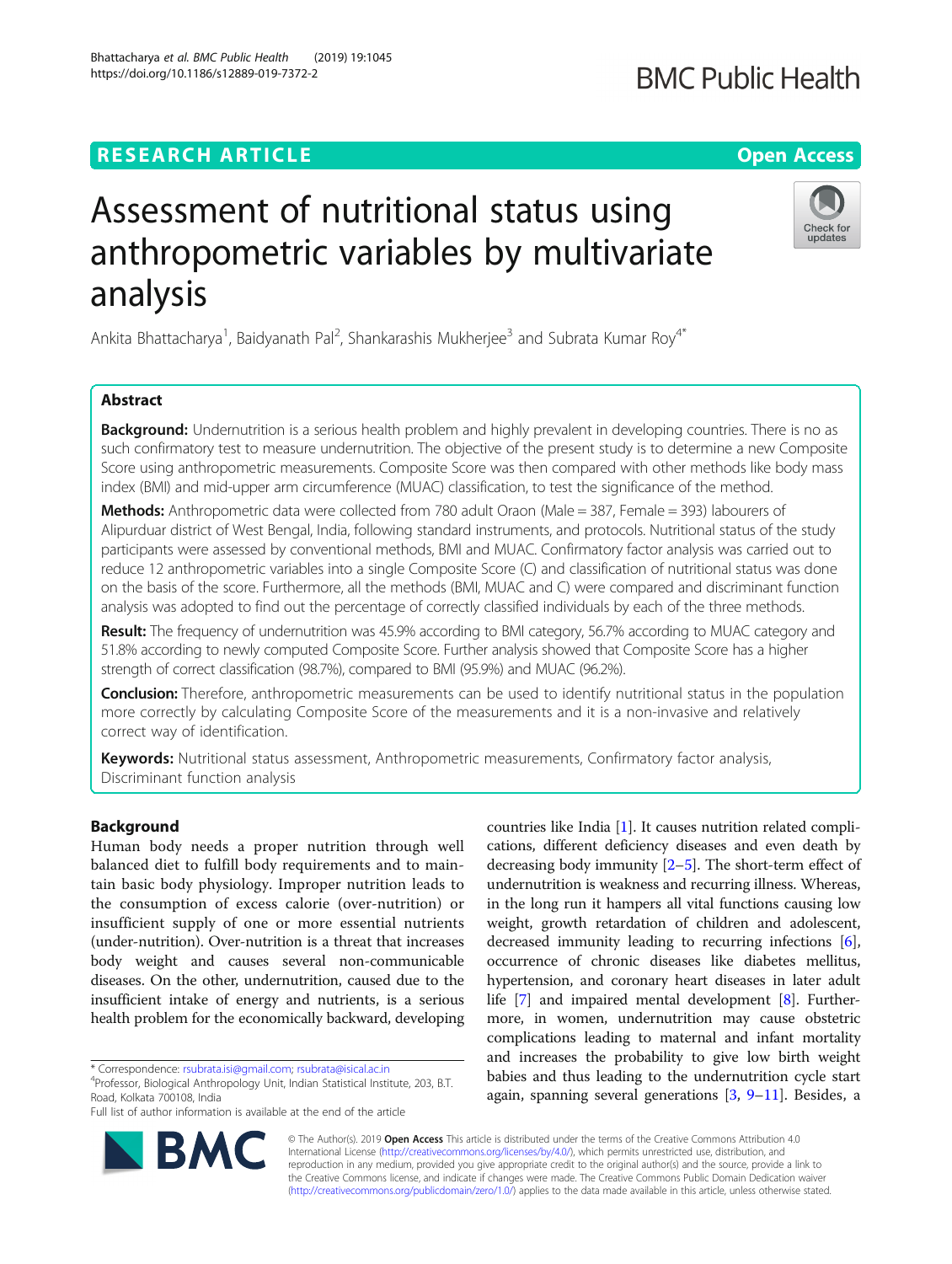chronic undernutrition also causes a reduced work capacity and ability to sustain economically productive work resulting in low income [[12,](#page-7-0) [13\]](#page-7-0). Therefore, undernutrition is a critical burden and curse for the development of human being as well as for the society.

The main causes of undernutrition can be broadly classified as biological, behavioral and sociological factors [[6,](#page-7-0) [3\]](#page-7-0). The biological causes may be infectious diseases like HIV/AIDS, TB etc. and also helminthes infestation which decreases intestinal nutrient absorption and thus developing poor nutrition. Behavioral factors include insufficient access to food, inadequate or inappropriate knowledge, practice and sanitation. The major social risk factors are political situation, lack of education and economic inequality [\[14](#page-7-0)–[16](#page-7-0)]. Cultural influences on food habits along with several religious taboos and social customs may also cause nutritional deficiency [\[17](#page-7-0)–[19](#page-7-0)].

Thus, undernutrition is a condition of poor nutritional status resulting from reduced food intake or impaired metabolism and evaluation of nutritional status is necessary to determine the severity of undernutrition. As there is no objective test to measure nutritional status, therefore numerous screening methods have been developed to determine the nutritional status of individual: (i) assessing clinical signs and symptoms, (ii) biochemical indicators (iii) dietary survey and (iv) anthropometric measurements. Assessment of clinical signs and symptoms need proper knowledge for evaluation, whereas biochemical indicators are relatively expensive and time consuming to perform in community level. On the other, dietary survey can give an idea of daily energy intake but there may have chances of misreporting and also need food consumption data of several days to obtain the estimate of usual diet.

Anthropometry has a long tradition of assessing nutritional and health status of adults as this is an inexpensive, non-invasive method that provides detailed information on different components of body structure, especially muscular and fat components [\[20](#page-7-0), [21](#page-7-0)]. Moreover, anthropometric measurements are highly sensitive to the broad spectrum of nutritional status, whereas biochemical and clinical indicators are useful only at extremes of malnutrition. Among the widely used anthropometric measurements, body mass index (BMI) and mid-upper-arm-circumference (MUAC) are most significant and reliable.

BMI (Body mass index) is generally considered as a good indicator and used for the assessment of chronic energy deficiency of adults, especially in developing countries [[22](#page-7-0)–[24](#page-7-0)]. It is highly correlated with fat and fat-free mass and so the protein and fat reserves of body can be estimated. In normal adults the ratio is approximately constant, and a person with a low BMI is underweight for his/her height.

However, there are some difficulties associated with the sole use of BMI, for example the ratio of sitting height to standing height or cormic index can influence BMI [\[25\]](#page-7-0). Cormic index varies both between populations and within populations [[26](#page-7-0)]. So, without the correction by cormic index as a correction factor, the sensitivity and specificity of BMI as an indicator of nutrition may be low. Age is another factor that may alter the functional significance of BMI at different ages; because adults tend to loose fat free mass and increase fat mass with increasing age [\[26](#page-7-0)–[28\]](#page-7-0). Oedema can also affect the significance of BMI. Adults may develop oedema when severely undernourished, which artificially increases an individual's weight resulting in BMI appearing more normal than the actual value  $[29]$  $[29]$ . Moreover, the universal cut-off of the BMI cannot be applicable across different populations [[30\]](#page-7-0). So, these inabilities limit the usefulness of BMI as an accurate screening tool to assess adult undernutrition.

On the other, MUAC (Mid-upper arm circumference) is another important indicator for simple screening of adult nutritional status, specifically in developing countries [\[31](#page-7-0), [32](#page-7-0)]. The measurement requires fewer apparatus and easy to perform even on the most debilitated individuals. It is independent of height and indicates the arm muscle and sub-cutaneous fat; both being important determinants of survival in starvation. Though classification of undernutrition according to the MUAC category is more appropriate than BMI category, but is not completely error free. Insufficient data are available correlating MUAC with undernutrition and other functional measures in adults, across different ethnic and population groups. Furthermore, the use of MUAC in adults may be affected by the redistribution of subcutaneous fat towards central areas of the body during aging [[33\]](#page-7-0). Therefore, age-specific cut-off points of MUAC may be required. MUAC is also very sensitive towards intra- and inter- observer errors.

In view of the above, a more accurate and population specific method is necessary to assess the nutritional status of the population using anthropometric measurements. Present article documents the development of the method with specific statistical tools.

## Methods

## Study population

Anthropometric data were collected as part of an ongoing bio-medical project on Oraon labourers of Alipurduar district of West Bengal, India. Data includes 780 (Male 387, Female 393) adults from two occupational subgroups, one engaged in agriculture and other in tea garden, both having similar socio-economic status and living condition. The study was approved by the Ethical Committee of Indian Statistical Institute, Kolkata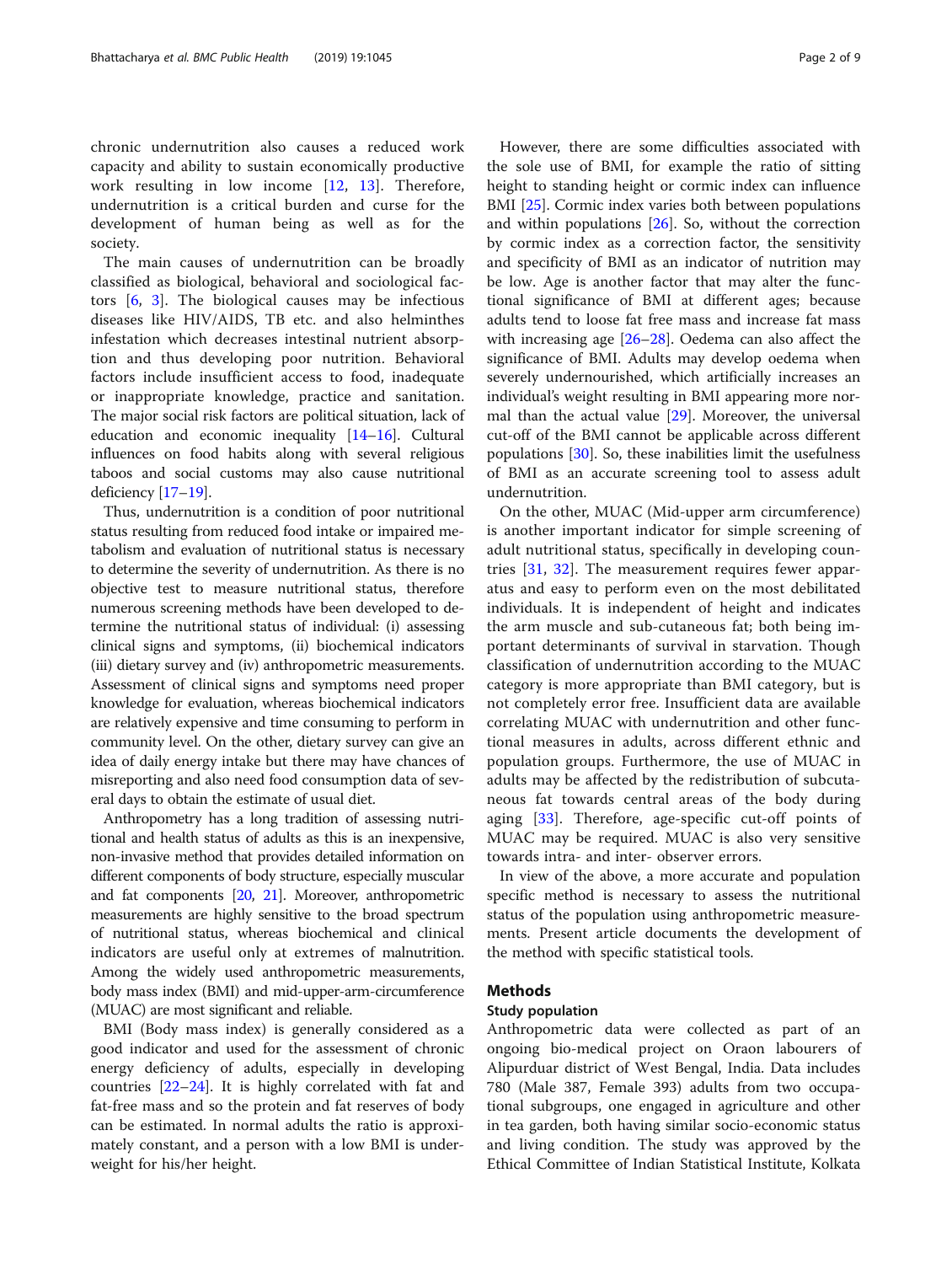and was performed with the prior written consent from the participants. No statistical sampling was followed, because any kind of selection within the population would have raised suspicion in the minds of the people studied, regarding the purpose of the study. However, the participants were chosen without any conscious bias; actually the participants who could be persuaded to participate in the study and volunteered for participation in the study were included in the sample. Studies on the nutritional status of the indigenous population have an important significance in context of health planning. Thus, the present anthropometric measurements were collected from one of such indigenous group, Oraon in the Dooars foothill region of West Bengal.

## Anthropometric measurements

Anthropometric measurements were obtained following standard protocol and instrument [\[34\]](#page-7-0). These were two length measurements i.e. height (Ht.) and sitting height (SHt.), measured (0.1 cm) by Martin's anthropometric rod (GPM, Switzerland). Weight (Wt.) was measured (0.1 kg) with an electronic scale (Omron HBF-375 Karada Scan, Japan). Five circumferences i.e. calf (CC), mid upper arm (MUAC), chest (CCN), waist (WC) and hip (HC) were measured by measuring tape. Five skinfolds i.e. calf (CSK), biceps (BSK), triceps (TSK), sub-scapular (SBSK) and supra-iliac (SISK) were measured (0.1 mm) on the left side of the body by Holtain skinfold caliper. Four diameters i.e. bi-epicondylar diameter of humerus (BDH), bi-condylar diameter of femur (BDF), bi-acromial diameter (BAD) and bi-iliac diameter (BID) were measured (0.1 cm) by sliding caliper and spreading caliper (GPM, Switzerland).

#### Nutritional status

Nutritional status of the study population was assessed in terms of the two conventional methods i.e. BMI (Body mass index) [\[24](#page-7-0)] and MUAC (Mid-upper arm circumference) [\[32](#page-7-0)].

(BMI) has been calculated using the formula: BMI

```
=\frac{Weight (Kg.)}{Height^2 (m^2)}
```
The criteria used for the classification of the nutritional status have been described in Table 1.

As the mean of BMI and MUAC of the studied sample were 18.99 and 22.20 cm, so for the analytical purpose, nutritional status was classified into two categories; (a) Chronic energy deficiency or undernutrition and (b) normal.

#### Statistical analysis

Initially, sixteen anthropometric measurements, which have previously been used for nutritional assessment, were

| <b>Table 1</b> Criteria for classification of nutritional status |
|------------------------------------------------------------------|
|------------------------------------------------------------------|

| Nutritional    | <b>BMI</b>  | MUAC (cm.)   |         |  |  |  |
|----------------|-------------|--------------|---------|--|--|--|
| Category       |             | Male         | Female  |  |  |  |
| Undernutrition | < 18.50     | < 23.00      | < 22.00 |  |  |  |
| Normal         | 18.50-24.99 | $\geq$ 23.00 | 222.00  |  |  |  |
| Obese          | 225.00      |              |         |  |  |  |

used in the analyses. Among them twelve variables were found significant correlation with height, weight and MUAC. These were used for further statistical testing. Furthermore, by elimination method it was verified that the selected 12 variables can describe the highest variance of the newly computed variable. Thus these twelve variables created a single score variable that helped significantly for the assessment of nutritional status.

Descriptive statistics of all the variables were calculated. Then First Order Confirmatory Factor Analysis (CFA) and Discriminant Function Analysis were performed. All of the statistical analysis was carried out using PASW, version 18.0 (SPSS Inc., Chicago, IL, USA) and STATA, version 13.0 (STATA Corp, USA).

#### Confirmatory factor analysis

Confirmatory factor analysis (CFA) helps to test the hypothesis that a relationship between observed variables and their underlying latent construct exists. This analysis is primarily a theory driven statistical data reduction technique used to explain covariance among different observed random variables and thereby reducing large number of variables to parsimonious and meaningful groups of underlying unobserved variables named factors [\[35](#page-7-0)]. The analysis gives a path diagram for the measurement model in STATA. In this study, there were twelve anthropometric variables (observed variables) in the rectangular boxes which have a commonality or shared variance or covariance. This covariance corresponds to the latent factor or latent variable. The observed anthropometric variables are related to the latent variable through factor loadings which are fundamentally regression coefficients. A part of variance of the indicators (observed variables) that cannot be explained by the latent factor is termed as measurement error of the model and therefore unique to each observed variable. The latent factor, observed variables and the measurement errors together describe a linear equation and can be expressed in matrix form as:

 $X = \Lambda_x \xi + \varepsilon$ 

Where X is a column vector of 12 standardized anthropometric variables,  $\Lambda_{\kappa}$  is a  $12 \times 1$  matrix of coefficients relating each variable to its latent factor,  $\xi$  is the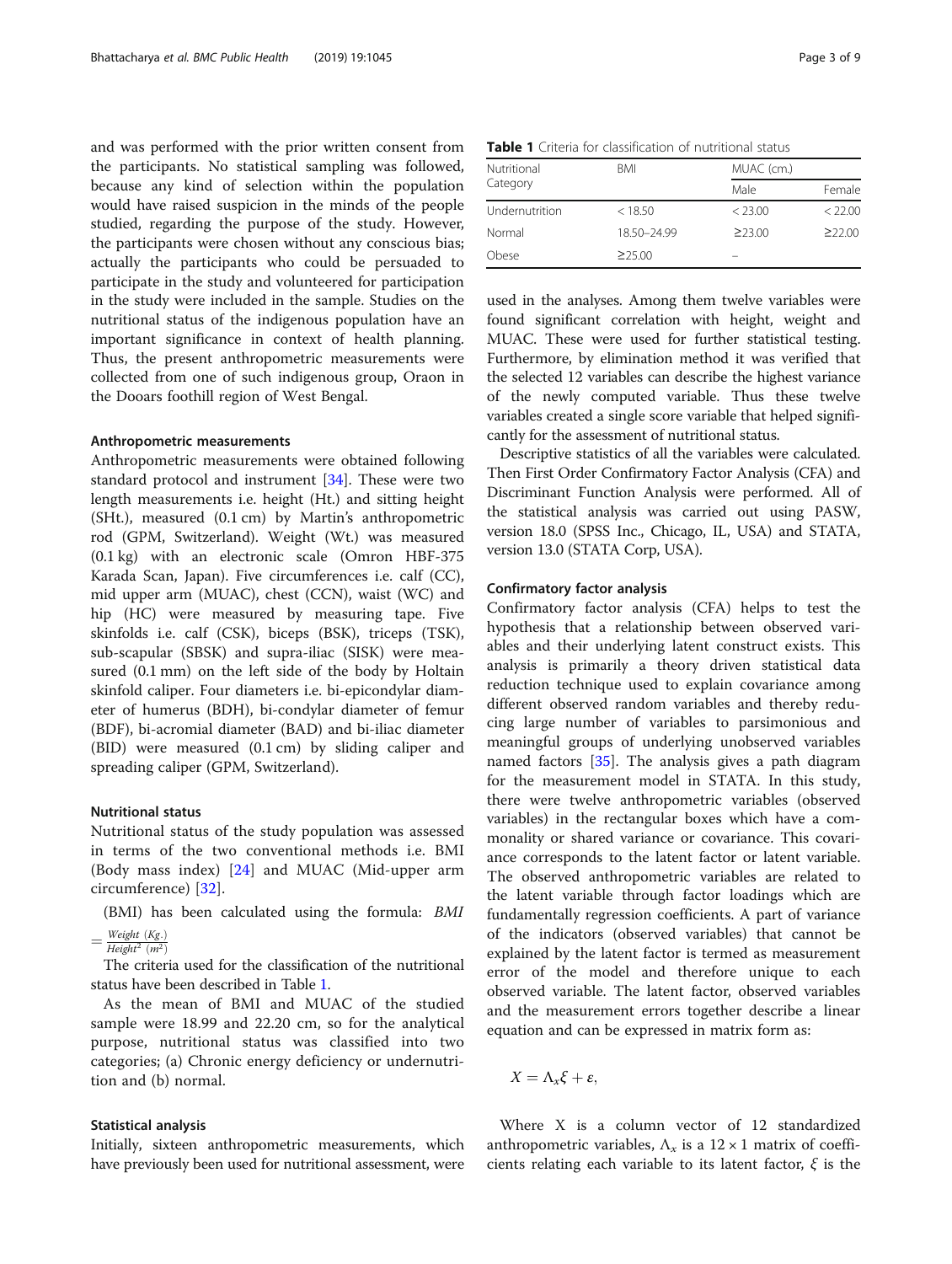latent variable and  $\varepsilon$  is the measurement errors, which is a 12 × 1 matrix.

$$
X = \begin{bmatrix} X_1 & = & Ht. \\ X_2 & = & Wt. \\ X_3 & = & M UAC \\ X_4 & = & CC \\ X_5 & = & WC \\ X_6 & = & WC \\ X_7 & = & HC \\ X_8 & = & BSK \\ X_9 & = & TSK \\ X_{10} & = & CSK \\ X_{11} & = & SBSK \\ X_{12} & = & SISK \end{bmatrix}, \ \Lambda_x = \begin{bmatrix} \lambda_1 \\ \lambda_2 \\ \lambda_3 \\ \lambda_4 \\ \lambda_5 \\ \lambda_6 \\ \lambda_7 \\ \lambda_8 \\ \lambda_9 \\ \lambda_{10} \\ \lambda_{11} \\ \lambda_{12} \end{bmatrix}, \infty = \begin{bmatrix} \epsilon_1 \\ \epsilon_2 \\ \epsilon_3 \\ \epsilon_4 \\ \epsilon_5 \\ \epsilon_6 \\ \epsilon_7 \\ \lambda_{10} \\ \epsilon_{11} \\ \epsilon_{12} \\ \epsilon_{11} \\ \epsilon_{12} \end{bmatrix},
$$

Thus latent variable was calculated from each linear equation for each individual and was termed as Composite Score. Later Composite Score was used as an alternative variable instead of the 12 anthropometric variables (observed variables) and a new classification was developed on the basis of this score. Negative Composite Scores were considered as undernutrition and positive Scores as normal nutritional status.

#### Discriminant function analysis

Discriminant function analysis is primarily a multivariate test to observe the differences between groups. This is the reverse of MANOVA, where the independent variables are the continuous predictors and dependent variables are the groups [\[36](#page-7-0)].

The analysis can be split into 2-steps- (a) testing significance of a set of discriminant functions, and, (b) classification. In the study, second step of the analysis was used for the classification of nutritional status in view of the equations created in the analysis. Computationally a canonical correlation analysis was performed and that determined the successive functions and canonical roots. Classification was then possible from the canonical functions. Individuals were classified in the groups in which they had the highest classification scores [[37\]](#page-7-0). This analysis further provided a percentage of overall correct classification.

## Result

Table 2 depicts the descriptive statistics of age, selected anthropometric traits and body mass index of the study population of either sex. It was observed that except the mean skinfold values, all other mean values were higher in males than females which indicate the poor nutritional status of women labourers of the present study group.

Table [3](#page-4-0) is the tabular form of the path diagram (Fig. [1\)](#page-4-0), it depicts the values of coefficients and measurement errors of the model, which were used to compute the Composite Score in the analysis.

Table [4](#page-5-0) depicts the frequencies and percentages of individuals categorized under undernutrition and normal category considering BMI, MUAC and Composite Score of the present analyses. It was observed that according to BMI 40.1% males and 51.7% females were categorized as undernutrition. Whereas the percentage  $(Male = 42.9\% \& Female = 70.2\%) \text{ of under(1)}$ 

Table 2 Descriptive statistics of age, BMI and selected anthropometric traits in either sex of adult individuals

| Variables                                | Male $(n = 387)$ |       | Female $(n = 393)$ |       | Total $(n = 780)$ |       |  |
|------------------------------------------|------------------|-------|--------------------|-------|-------------------|-------|--|
|                                          | Mean             | S.D.  | Mean               | S.D.  | Mean              | S.D.  |  |
| Age (yr.)                                | 35.85            | 14.14 | 35.99              | 13.75 | 35.92             | 13.94 |  |
| Height (Ht.) (cm.)                       | 162.05           | 5.26  | 150.50             | 5.17  | 156.23            | 7.78  |  |
| Weight (Wt.) (kg.)                       | 50.78            | 7.18  | 42.34              | 7.60  | 46.53             | 8.51  |  |
| Mid upper arm circumference (MUAC) (cm.) | 23.18            | 3.18  | 21.38              | 4.61  | 22.20             | 3.58  |  |
| Calf Circumference (CC) (cm.)            | 30.02            | 4.21  | 27.42              | 4.13  | 28.71             | 4.37  |  |
| Chest Circumference, normal (CCN) (cm.)  | 81.45            | 7.25  | 71.04              | 6.80  | 76.20             | 8.74  |  |
| Waist Circumference (WC) (cm.)           | 71.15            | 6.78  | 70.18              | 9.26  | 70.66             | 8.14  |  |
| Hip Circumference (HC) (cm.)             | 80.66            | 7.56  | 80.14              | 7.75  | 80.40             | 7.65  |  |
| Biceps Skinfold (BSK) (mm.)              | 3.03             | 1.83  | 4.23               | 3.37  | 3.63              | 2.78  |  |
| Triceps Skinfold (TSK) (mm.)             | 5.28             | 2.43  | 8.37               | 4.36  | 6.84              | 3.85  |  |
| Calf Skinfold (CSK) (mm.)                | 6.15             | 3.86  | 8.99               | 4.51  | 7.58              | 4.43  |  |
| Sub scapular Skinfold (SBSK) (mm.)       | 7.68             | 2.90  | 9.81               | 5.12  | 8.75              | 4.30  |  |
| Supra iliac Skinfold (SISK) (mm.)        | 3.76             | 1.71  | 5.80               | 7.36  | 4.79              | 5.46  |  |
| Body Mass Index (BMI)                    | 19.33            | 2.49  | 18.66              | 3.09  | 18.99             | 2.83  |  |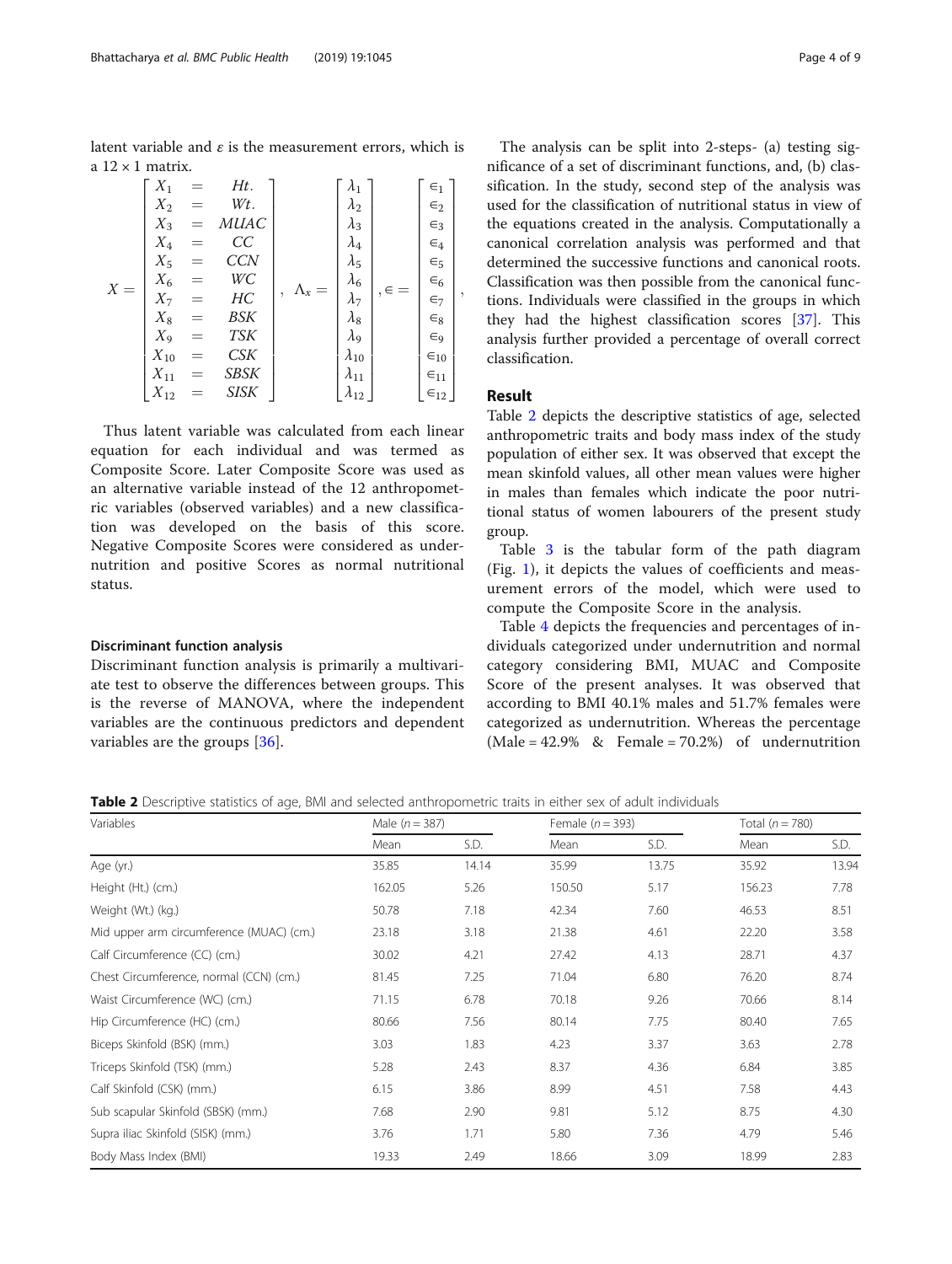increased using MUAC scale. However, Composite Score classified 38.2% males and 65.1% females under undernutrition. The differences of frequencies (undernutrition and normal) classified by BMI and Composite Score were found significant (z-test for equality of proportion was done) only for females.

Table [5](#page-5-0) gives the values of coefficients of discriminant function analysis and also assesses how well the Fisher's classification function coefficients were classified between the groups. The coefficients were used to construct a discriminant function for each group, i.e. under nutrition and normal.

For Composite Score

$$
Under nutrition = -1.395 + (-0.741)*Composite Score \t(1)
$$

 $\mathcal{M}$  Measurement error term  $(\mathcal{E}_i)$ 

$$
Normal = -1.507 + 0.799 * Composite Score
$$
 (2)

Equations (1) and (2) have to be calculated for each case to get the undernutrition or normal value and the case will be classified for which computed value will be higher. For example, if eq. (2) gives the higher value for a particular case, then the case will be classified as normal.

<span id="page-4-0"></span>

Table 3 Factor loadings of Observed variables in Confirmatory factor analysis Variables  $(X)$  Coefficients  $(\lambda_i)$ 

Height (Ht.) 1.0 54.0 Weight (Wt.) 2.7 20.0 Mid upper arm circumference (MUAC) 1.1 4.3 Calf Circumference (CC) 1.1 11.0 11.0 Chest Circumference, normal (CCN) 2.4 35.0 Waist Circumference (WC) 2.3 28.0 Hip Circumference (HC) 25.0 Biceps Skinfold (BSK) 0.50 6.0 Triceps Skinfold (TSK) 10.0 Calf Skinfold (CSK) 8.85 15.0 Sub scapular Skinfold (SBSK) 1.1 11.0 Supra iliac Skinfold (SISK) 0.5 28.0

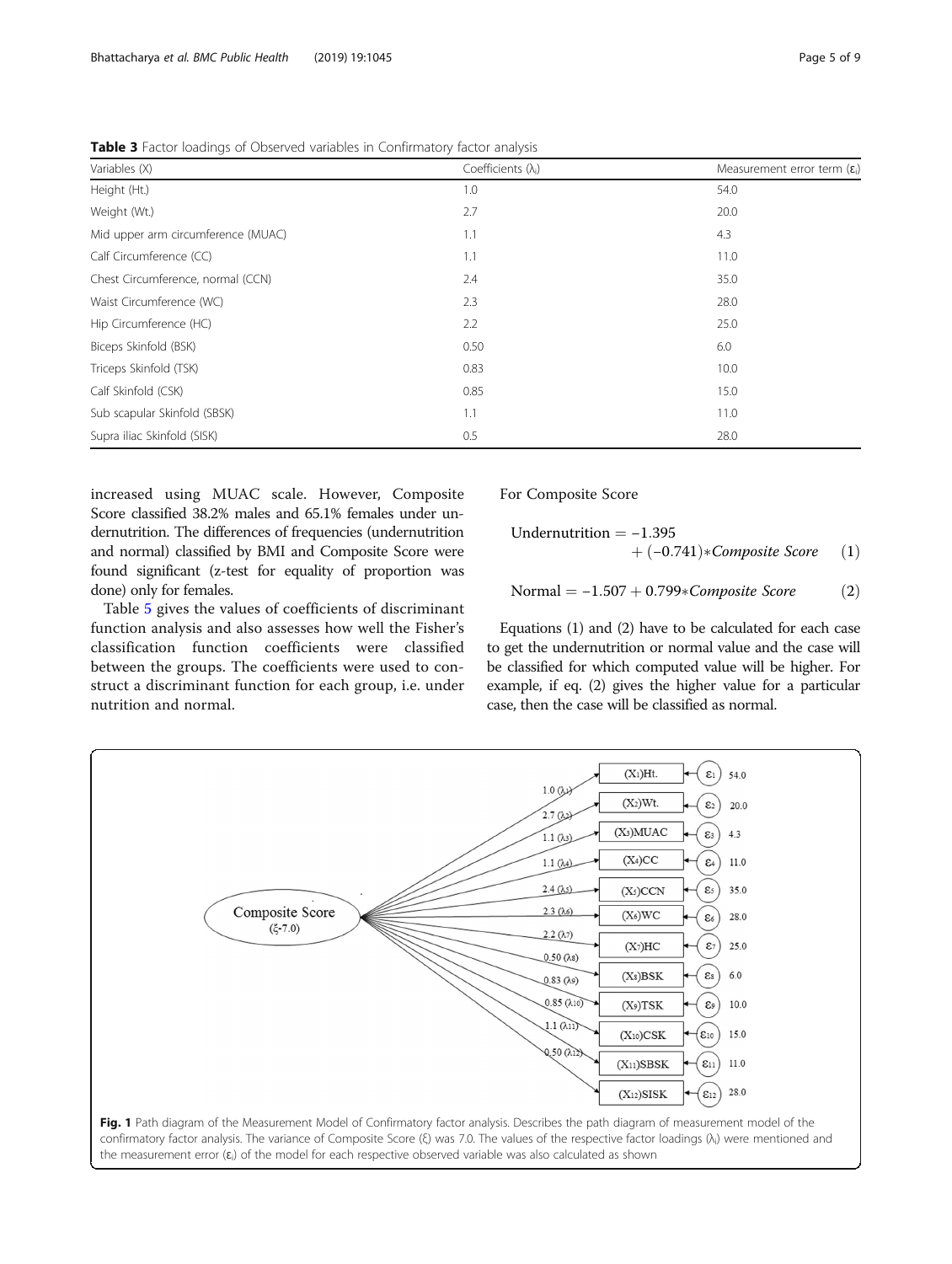| Variable        | <b>Undernutrition</b> |        |       |                       |      |        |                      |      | Normal |                     |       |       |     |                       |        |                      |      |       |
|-----------------|-----------------------|--------|-------|-----------------------|------|--------|----------------------|------|--------|---------------------|-------|-------|-----|-----------------------|--------|----------------------|------|-------|
|                 | Male<br>$(n = 387)$   |        | D     | Female<br>$(n = 393)$ |      | D      | Total<br>$(n = 780)$ |      |        | Male<br>$(n = 387)$ |       | D     |     | Female<br>$(n = 393)$ | D      | Total<br>$(n = 780)$ |      |       |
|                 | No.                   | %      | No. % |                       |      |        | $\%$                 |      | No.    | $\%$                |       | No.   | %   |                       | No.    | $\%$                 |      |       |
| <b>BMI</b>      | 155                   | 40.1   | 0.603 | 203                   | 51.7 | < 0.01 | 358                  | 45.9 | 0.019  | 232                 | 59.9  | 0.603 | 190 | 48.3                  | < 0.01 | 422                  | 54.1 | 0.019 |
| Composite Score | 148                   | 38.2   | 0.187 | 256                   | 65.1 | 0.126  | 404                  | 51.8 | 0.054  | 239                 | -61.8 | 0.187 | 137 | 34.9                  | 0.126  | 376                  | 48.2 | 0.054 |
| <b>MUAC</b>     | 166                   | - 42.9 |       | 276.                  | 70.2 |        | 442                  | 56.7 |        | 221                 | 57.1  |       | 17  | 29.8                  |        | 338                  | 43.3 |       |

<span id="page-5-0"></span>Table 4 Classification of Nutritional status according to BMI, MUAC and Composite Score

\*z-test for equality of proportions was carried out

Table [6](#page-6-0) describes the result of discriminant factor analysis. It was observed that according to the BMI classification, 7.6% were misclassified as normal. According to MUAC category, 6.8% was misclassified as undernutrition. For Composite Score misclassification were only 2.7, who were wrongly classified as normal. Furthermore, it was observed that according to the BMI scale the overall correct prediction was 95.9%, and by MUAC scale it was 96.2%. In comparison with BMI and MUAC classification, the newly computed Composite Score has the higher strength (98.7%) of classifying overall nutritional status.

#### **Discussion**

The present study tries to find out the most precise way of assessing nutritional status. Anthropometry has long been used as indicator of nutritional status because it is non-invasive and less expensive. Anthropometric measurements help in calculating both BMI and MUAC, which provide a simple and convenient value for assessing nutritional status. Nutritional assessments in rural population usually rely on BMI and MUAC, as it does not require much instruments, time and efficiency; but have independent limitations. For example, individuals with ectomorphic somatotype may be misclassified as undernourished with BMI classification. Again, human body has bilateral asymmetry; therefore, taking MUAC measurement on one side may provide erroneous assessment. On the other, variation of MUAC is very high depending on the physical activity

Table 5 Fisher's classification function coefficients of Discriminant Function Analysis to predict nutritional status

| Classification  |             | Classification |           |  |  |  |  |
|-----------------|-------------|----------------|-----------|--|--|--|--|
| Categories      |             | Undernutrition | Normal    |  |  |  |  |
| BMI             | Coefficient | 4.802          | 6.030     |  |  |  |  |
|                 | Constant    | $-40.753$      | $-63.862$ |  |  |  |  |
| <b>MUAC</b>     | Coefficient | 3.660          | 4.672     |  |  |  |  |
|                 | Constant    | $-36.970$      | $-59.798$ |  |  |  |  |
| Composite Score | Coefficient | $-0.741$       | 0.799     |  |  |  |  |
|                 | Constant    | $-1.395$       | $-1.507$  |  |  |  |  |

and food intake of the individual. Moreover, both BMI and MUAC do not have population specific cut-off values. Therefore, there are every chances of misclassifying nutritional status of individuals.

The effort of the present study was to develop a better and rigorous tool that can easily identify nutritional status. A number of anthropometric measurements were used to construct a new method for assessing nutritional status. All the anthropometric traits were tested for its association to height, weight and MUAC, however, found 12 anthropometric traits that have precise and good association with height, weight and MUAC. Those 12 anthropometric traits represented into one Composite Score by confirmatory factor analysis (Fig. [1](#page-4-0)). Later, classification was done on the basis of Composite Score and was compared with other two classification categories (BMI and MUAC) by discriminant function analysis to find out which one gives the best classification.

A separate equation for undernutrition and normal was obtained from discriminant function analysis (Table 5) for BMI, MUAC and Composite Score which was used to predict the respective frequencies. In comparison with BMI and MUAC category, it was observed (Table 4) that frequency of undernutrition and normal (well-nourished) individuals significantly vary when categorized with Composite Score and the difference in frequency was found higher in case of females than males. It may be because the visceral redistribution of fat predominantly affects females [\[38\]](#page-7-0) thereby causing differences in fat patterning between sexes [\[39\]](#page-7-0). Therefore disparity in measurements is always prominent in females. Then the same analysis was also used to test the strength of the classification category on the basis of observed and predicted values (Table [6\)](#page-6-0). It was observed that the newly computed Composite Score qualifies for the highest strength (98.7%) to identify the individuals in the specific category followed by MUAC (96.2%) and BMI (95.9%). This may be because; as the newly computed Composite Score is a multidimensional method of nutritional assessment therefore it may have maximum chances of correct classification.

The assessment of nutritional status by anthropometry was previously done primarily on the basis of BMI or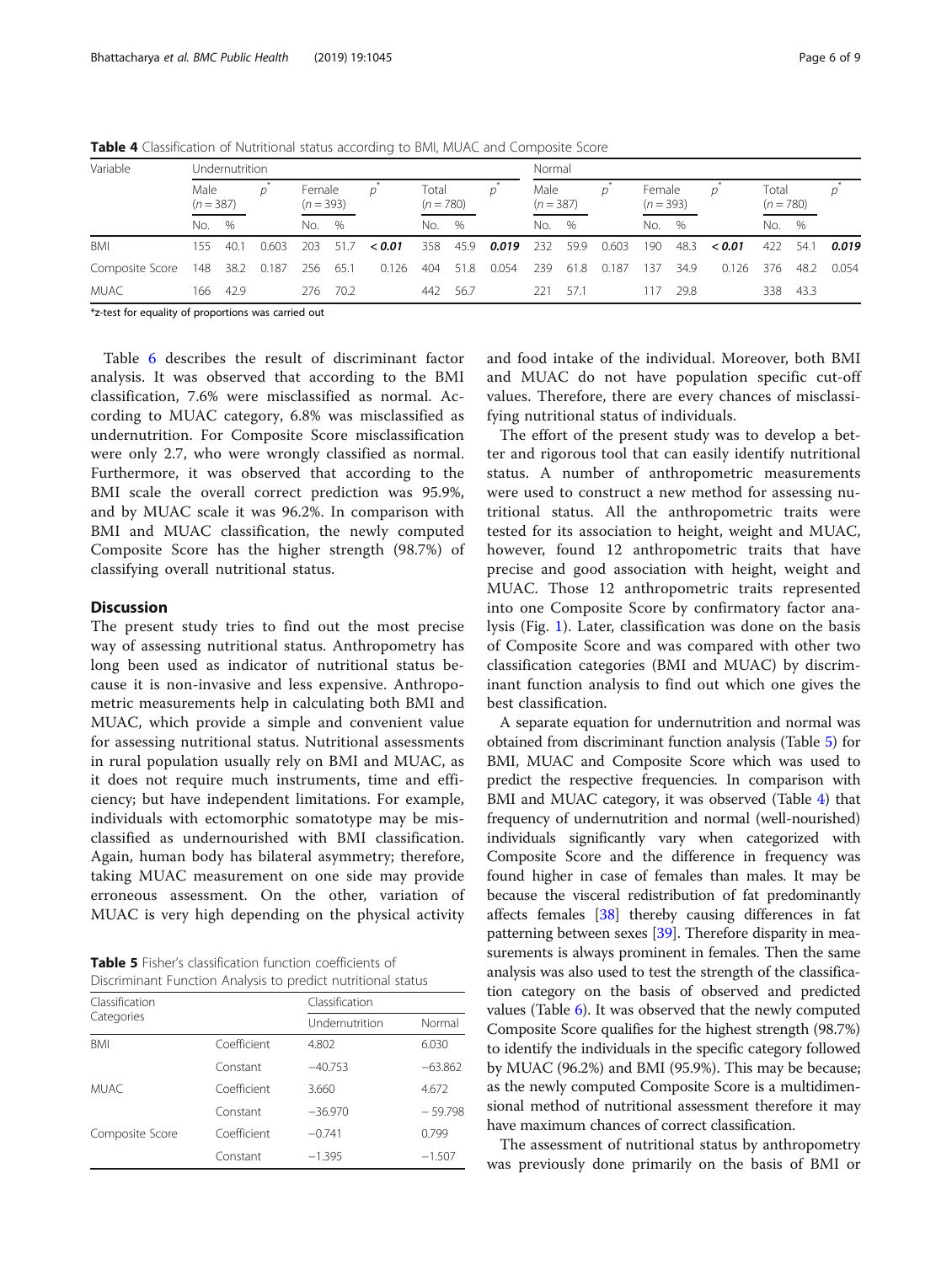<span id="page-6-0"></span>Table 6 Classification results of nutritional status with three independent methods

| <b>BMI Categories</b>  |       |                        | Predicted       |              |       |                         |  |  |
|------------------------|-------|------------------------|-----------------|--------------|-------|-------------------------|--|--|
|                        |       |                        | Under nutrition | Normal       |       | correctly<br>classified |  |  |
| Observed               | Count | Undernutrition         | 358             | $\mathbf{0}$ | 358   | 95.9%                   |  |  |
|                        |       | Normal                 | 32              | 390          | 422   |                         |  |  |
|                        | %     | Undernutrition         | 100             | $\mathbf{0}$ | 100.0 |                         |  |  |
|                        |       | Normal                 | 7.6             | 92.4         | 100.0 |                         |  |  |
| <b>MUAC Categories</b> |       |                        |                 |              |       |                         |  |  |
| Observed               | Count | <b>Under Nutrition</b> | 412             | 30           | 442   | 96.2%                   |  |  |
|                        |       | Normal                 | $\mathbf 0$     | 338          | 338   |                         |  |  |
|                        | %     | <b>Under Nutrition</b> | 93.2            | 6.8          | 100.0 |                         |  |  |
|                        |       | Normal                 | $\mathbf 0$     | 100.0        | 100.0 |                         |  |  |
| Composite Score        |       |                        |                 |              |       |                         |  |  |
| Observed               | Count | <b>Under Nutrition</b> | 405             | $\mathbf 0$  | 405   | 98.7%                   |  |  |
|                        |       | Normal                 | 10              | 366          | 376   |                         |  |  |
|                        | $\%$  | <b>Under Nutrition</b> | 100.0           | $\mathbf{0}$ | 100.0 |                         |  |  |
|                        |       | Normal                 | 2.7             | 97.3         | 100.0 |                         |  |  |

MUAC [\[31](#page-7-0), [40](#page-7-0), [20](#page-7-0), [41](#page-7-0)]. Some studies also used skinfold measurement like BSK, TSK and CSK [\[42,](#page-8-0) [43,](#page-8-0) [32,](#page-7-0) [44](#page-8-0)] for the nutritional assessment. Waist circumference and waist-hip ratio was also used for nutritional assessment [[45,](#page-8-0) [46\]](#page-8-0). But there is hardly any study that have used the linear measurements like Ht., circumferences like MUAC, CC, CCN, WC and HC, skinfolds like BSK, TSK, CSK, SBSK, SISK and Wt. to predict nutritional status or have been tried to group those. To our knowledge, it is hard to find comparable literatures on this issue because it is a new one.

Moreover, the cut-offs of all the nutritional assessment tools with anthropometric traits have same values, irrespective of ethnicity. Adult individuals of different ethnic backgrounds display differences in body shape and cormic index. Studies found a higher percentage of body fat at lower BMI in case of Asians [[47](#page-8-0)]. So, it may be inappropriate to compare different population with a single universal reference value.

But in calculating the Composite Score, the values of anthropometric data are being used of the study population, so the classification category is more specific for that study group. Finally, it is believed that the newly developed method will be useful in identifying nutritional status of the individuals of a particular study group more correctly.

#### Limitations

The present study tried to assess the nutritional status of a particular ethnic group with selected anthropometric measurements by computing Composite Score. There are few limitations also in calculating such Composite Score; it needs some statistical computation which may

not always be feasible in the field situation. Moreover, the method is applicable to identify only the under-nourished and normal individuals, not the obese individuals. In the present data, as there were no obese individuals, so this method has been applied successfully. Further study in different population with more sample size is needed to classify the nutritional status for three categories following the present Composite Score method.

## Conclusion

The adverse effect of undernutrition on health, development and economic productivity is well established. It needs proper and accurate identification to get the idea of severity to address the issue. The newly computed Composite Score can predict the nutritional status more accurately than BMI and MUAC. Moreover, it will give population based cut-off values which will lower the probability of mis-classification. Lastly, it is expected that scientific ventures will continue to develop such scores with the data of other population groups and it will provide a comprehensive understanding over this newly developed method.

#### Abbreviations

BAD: Bi-acromial diameter; BDF: Bi-condylar diameter of femur; BDH: Biepicondylar diameter of humerus; BID: Bi-iliac diameter; BMI: Body mass index; BSK: Biceps skinfold; CC: Calf circumference; CCN: Chest circumference (Normal); CFA: Confirmatory factor analysis; CSK: Calf skinfold; HC: Hip circumference; Ht: Height; MUAC: Mid upper arm circumference; SBSK: Subscapular skinfold; SHt: Sitting height; SISK: Supra-iliac skinfold; TSK: Triceps skinfold; WC: Waist circumference; Wt: Weight

#### Acknowledgements

AB's research is supported by Indian Statistical Institute.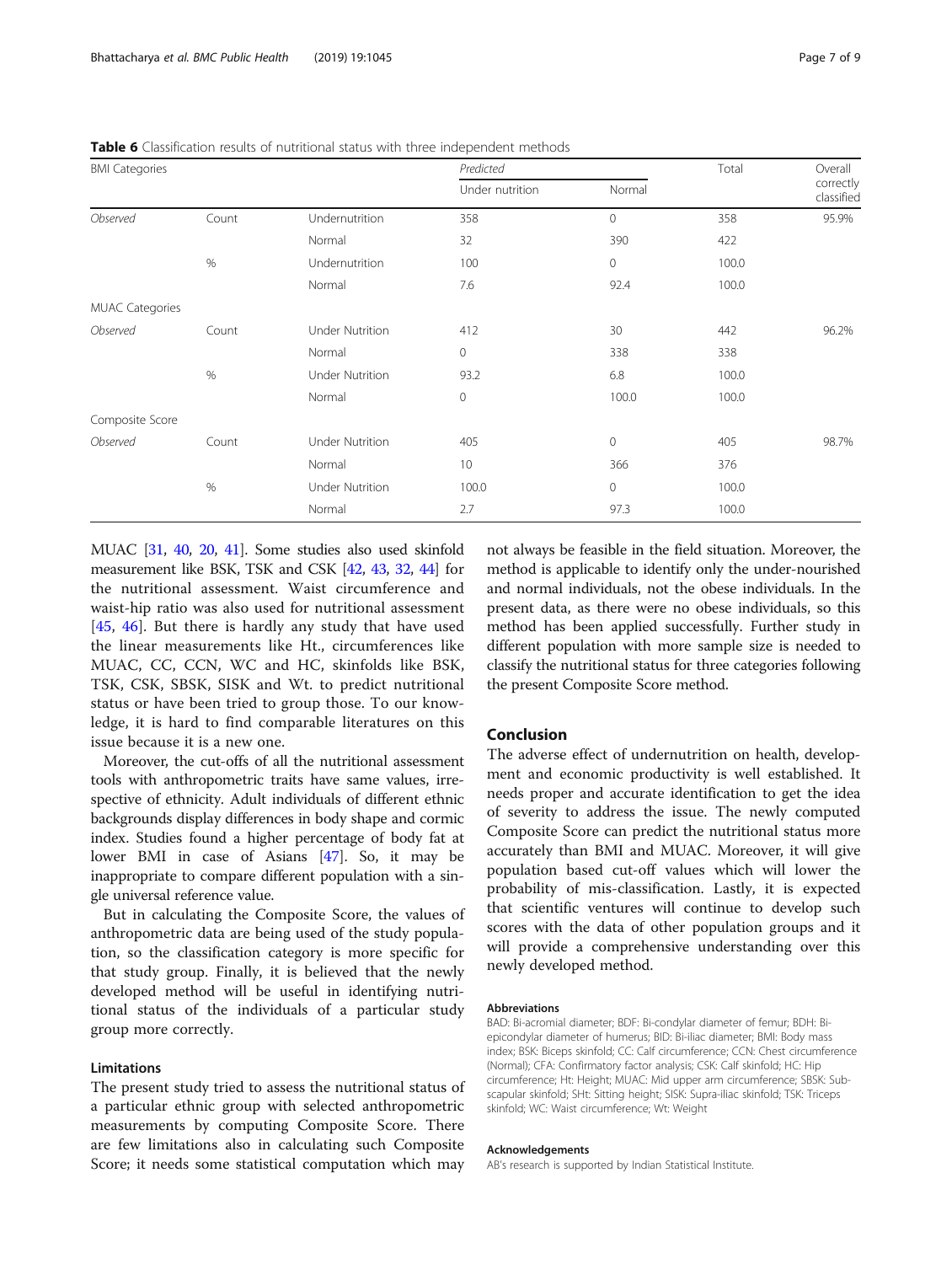### <span id="page-7-0"></span>Availability of data and material

The datasets used and/or analysed during the current study are available from the corresponding author on reasonable request.

#### Authors' contributions

SKR and AB participated in designing and coordination of the study. AB contributed to data collection. AB and BP contributed to data analysis. AB drafted the manuscript. BP, SM and SKR contributed towards the critical revision on all versions of the manuscript. All authors read and approved the final manuscript.

#### Funding

The research is a part of an ongoing bio-medical project funded by Indian Statistical Institute.

#### Ethics approval and consent to participate

Data were collected as part of an ongoing bio-medical project approved by the Ethical Committee of Indian Statistical Institute and was performed with the prior written consent of the participants.

#### Consent for publication

Not applicable.

#### Competing interests

The authors declare that they have no conflict of interest.

#### Author details

<sup>1</sup>Senior Research Fellow, Biological Anthropology Unit, Indian Statistical Institute, 203, B.T. Road, Kolkata 700108, India. <sup>2</sup>Associate Scientist, Biological Anthropology Unit, Indian Statistical Institute, 203, B.T. Road, Kolkata 700108, India. <sup>3</sup>Dept. of Physiology, University of Calcutta, 92 Acharya Prafulla Chandra Road, Kolkata 700 009, India. <sup>4</sup> Professor, Biological Anthropology Unit, Indian Statistical Institute, 203, B.T. Road, Kolkata 700108, India.

## Received: 29 June 2018 Accepted: 25 July 2019 Published online: 05 August 2019

#### References

- 1. Onis MD, Monteiro C, Akre J, Clugston G. The worldwide magnitude of protein-energy malnutrition: an overview from the WHO global database on child growth. Bull World Health Organ. 1993;71:703–12.
- 2. Schofield C, Ashworth A. Why have mortality rates for severe malnutrition remained so high? Bull World Health Organ. 1996;74:223–9.
- Maleta K. Undernutrition. Malawi Med J. 2006;18:189-205.
- 4. Every Woman every child. The global strategy for women's, children's and adolescents' health (2016–2030). 2005. [http://www.who.int/life-course/](http://www.who.int/life-course/partners/global-strategy/globalstrategyreport2016-2030-lowres.pdf) [partners/global-strategy/globalstrategyreport2016-2030-lowres.pdf](http://www.who.int/life-course/partners/global-strategy/globalstrategyreport2016-2030-lowres.pdf). Accessed 12 April 2018.
- 5. Kuruvilla S, Bustreo F, Kuo T, Mishra CK, Taylor K, Fogstad H, et al. The global strategy for women's, children's and adolescents' health (2016-2030): a roadmap based on evidence and country experience. Bull World Health Organ. 2016;94:398–400.
- 6. Muller O, Krawinkel M. Malnutrition and health in developing countries. CMAJ. 2005;173:279–86.
- 7. Hoet JJ. The role of fetal and infant growth and nutrition in the causality of diabetes and cardiovascular disease in later life. SCN News. 1997;14:10–3.
- 8. Martins VJ. Toledo Florencio TM, Grillo LP, do Carmo P Franco M, Martins PA, Clemente AP et al. long-lasting effects of undernutrition. Int J Environ Res Public Health. 2011;8:1817–46.
- Rotimi C, Okosun I, Johnson L, Owoaje E, Lawoyin T, Asuzu M, et al. The distribution and mortality impact of chronic energy deficiency among adult Nigerian men and women. Eur J Clin Nutr. 1999;53:734–9.
- 10. Allen LH, Lungaho MS, Shaheen M, Harrison GG, Neumann C, Kirksey A. Maternal body mass index and pregnancy outcome in the nutrition collaborative research support program. Eur J Clin Nutr. 1994;48:S68–76.
- 11. Prentice AM, Goldberg GR, Prentice A. Body mass index and lactation performance. Eur J Clin Nutr. 1994;48:S78–86.
- 12. Roy SK. Factors affecting the work productivity of Oraon agricultural laborers of Jalpaiguri district, West Bengal. Am J Phys Anthropol. 2002; 117:228–35.
- 13. Stewart WF. RicciJA, Chee E. Morganstein D Lost productive work time costs from health conditions in the United States: Results from the American productivity audit Health and Lost Productive Time in the US Workforce. 2003;45:1234–46.
- 14. Thomas D, Frankenberg E. Health, nutrition and prosperity: a microeconomic perspective. Bull World Health Organ. 2002;80:106–13.
- 15. Sachs JD, McArthur JW. The millennium project: a plan for meeting the millennium development goals. Lancet. 2005;365:347–53.
- 16. McGregor SG, Cheung YB, Cueto S, Glewwe P, Richter L, Strupp B, et al. Developmental potential in the first 5 years for children in developing countries. Lancet. 2007;369:60–70.
- 17. FAO. The State of Food Insecurity in the World. 2004. [http://www.fao.org/3/](http://www.fao.org/3/a-y5650e.pdf) [a-y5650e.pdf.](http://www.fao.org/3/a-y5650e.pdf) Accessed 12 April 2018.
- 18. Salama P, Spieqel P, Talley L, Waldman R. Lessons learned from complex emergencies over past decade. Lancet. 2004;364:1801–13.
- 19. Young H, Borrel A, Holland D, Salama P. Public nutrition in complex emergencies. Lancet. 2004;364:1899–909.
- 20. Bharati S, Pal M, Bhattacharya BN, Bharati P. Prevalence and causes of chronic energy deficiency and obesity in Indian women. Hum Biol. 2007;79:395–412.
- 21. Misra A, Pandey RM, Devi JR, Sharma R, Vikram NK, Khanna N. High prevalence of diabetes, obesity and dyslipidaemia in urban slum population in northern India. Int J Obes Relat Metab Disord. 2001;25:1722–9.
- 22. Khongsdier R. Body mass index and morbidity in adult males of the war Khasi in Northeast India. Eur J Clin Nutr. 2002;56:484–9.
- 23. Lee RD, Nieman DC. Nutritional Assessment. 3rd ed. Boston: McGraw Hill; 2003. 24. Shetty PS, James WPT. Body mass index. A measure of chronic energy
- deficiency in adults. FAO Food Nutr Pap. 1994;56:1–57.
- 25. Norgan NG. Body mass index and nutritional status: the effects of adjusting body mass index for the relative sitting height on estimates of the prevalence of chronic energy deficiency, overweight and obesity. Asia Pac J Clin Nutr. 1995;4:137–9.
- 26. Norgan NG. Population differences in body composition in relation to the body mass index. Eur J Clin Nutr. 1994;48:s10–25.
- 27. Gallagher D, Visser M, Sepulveda D, Pierson RN, Harris T, Heymsfield SB. How useful is body mass index for comparison of body fatness across age, sex, and ethnic groups? Am J Epidemiol. 1996;143:228–39.
- 28. Rolland-Cachera MF, Cole TJ, Sempe M, Tichet J, Rossignol C, Charraud A. Body mass index variations: centiles from birth to 87 years. Eur J Clin Nutr. 1991;45:13–21.
- 29. Woodruff BA, Duffield A. Anthropometric assessment of nutritional status in adolescent populations in humanitarian emergencies. Eur J Clin Nutr. 2002; 56:1108–18.
- 30. Barba C, Cavalli-Sforza T, Cutter J, Darnton-Hill I, Deurenberg P, Deurenberg-Yap M, et al. Appropriate body-mass index for Asian populations and its implications for policy and intervention strategies. Lancet. 2004;363:157–63.
- 31. Ferro-Luzzi A, James WPT. Adult malnutrition: simple assessment techniques for use in emergencies. Br J Nutr. 1996;75:3–10.
- 32. James W, Mascie-Taylor G, Norgan N, Bistrian B, Shetty P, Ferro-Luzzi A. The value of arm circumference measurements in assessing chronic energy deficiency in third world adults. Eur J Clin Nutr. 1994;48:883–94.
- 33. Groot LCPGMD, Sette S, Zajkas G, Carbajal A, Cruzz JAA. Nutritional status: anthropometry. Eur J Clin Nutr. 1991;45:31–42.
- 34. Weiner JS, Lourie JA. Practical human biology. London: Academic Press; 1981.
- 35. Anderson FAD, Engledow JL. A simulation study of methods for hypothesis testing in factor analysis. J Consum Res. 1980;7:141–50.
- 36. Klecka WR. Discriminant analysis. California: Sage Publications; 1980.
- 37. Pal B, Seal B, Roy SK. Nutritional status of fishermen communities: validation of conventional methods with discriminant function analysis. Bulletin of Mathematical Sciences and Applications. 2014;8:49–59.
- 38. Perissinotto E, Pisent C, Sergi G, Grigoletto F, Enzi G. Anthropometric measurements in the elderly: age and gender differences. Br J Nutr. 2002;87:177–86.
- 39. Enzi G, Gasparo M, Biondetti PR, Fiore D, Semisa M, Zurlo F. Subcutaneous and visceral fat distribution according to sex, age, and overweight, evaluated by computed tomography. Am J Clin Nutr. 1986;44:739–46.
- 40. Corish CA, Flood P, Kennedy NP. Comparison of nutritional risk screening tools in patients on admission to hospital. J Hum Nutr Diet. 2004;17:133–9.
- 41. Sanchez-Garcia S, Garcia-Peria C, Dugue-Lopez MX, Juarez-Cedillo T, Cortes-Nunez AR, Reyes-Beaman S. Anthropometric measures and nutritional status in a healthy elderly population. BMC Public Health. 2007;7:2–9.